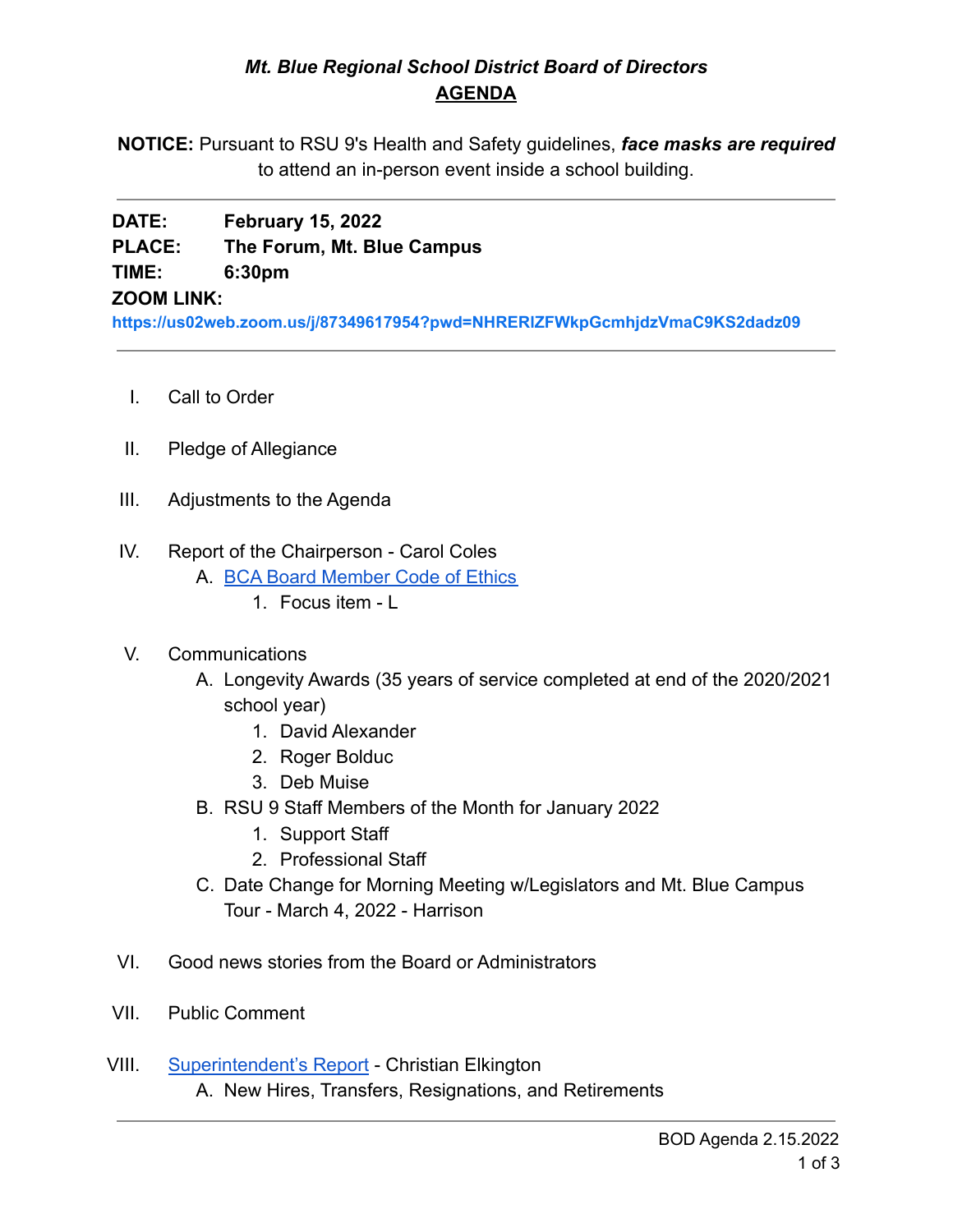- B. 22-23 Admin Budget Expectations
- C. New Bus Approvals
- D. Importance of Hiring, Onboarding, HR and transitions Article: Teachers are Quitting & Finding Jobs elsewhere
- E. Blue Crew Robotics Field Trip Request
- IX. Administrator Reports
	- A. [Special Services](https://drive.google.com/file/d/1PDBFKGCGX_7iPXHa_Jn9Z-N8fPIHomdH/view?usp=sharing) John Jones, Director of Special Services
	- B. [McKinney Vento](https://drive.google.com/file/d/1cDLHXtmbEuei9wgRJPgwXgb4XjniTLF0/view?usp=sharing) Lisa Sinclair, McKinney Vento Liaison
- X. Presentations
	- A. Related Services Update Jones
	- B. Strategic Planning Next Steps: Drafting Mission & Vision Laflin/McCalmon
		- 1. [Mission Vision Presentation](https://drive.google.com/file/d/1iLnFiG9tbeC3XCzJGpcRkjwZQzvmTcqZ/view?usp=sharing)
		- 2. [Agenda for 2/10/22 Meeting](https://drive.google.com/file/d/1bVlou3whYGBo4XNjTg3KcAVcqq_7gylZ/view?usp=sharing)
		- 3. [Strategic Planning Committee Charge](https://drive.google.com/file/d/1gt3MxQxyViMUaAr7OBsniUFrzuE4r8cl/view?usp=sharing)
		- 4. [Data Themes from 2/2/22](https://drive.google.com/file/d/187PRUUuK87O4eLk7e6XCm79leSOwWyEi/view?usp=sharing)
		- 5. [Mission/Vision Traits](https://drive.google.com/file/d/10x542xZ52SYr9Fm_3d72FfaWm8m1FGQw/view?usp=sharing)

# XI. Consent Agenda

- A. Minutes from [January 25, 2022](https://drive.google.com/file/d/15vtLEOgZxsjZDKaFzO1b8HOmLi70hjul/view?usp=sharing) and [February 1, 2022](https://drive.google.com/file/d/1pKBKHfL-frAJ9BlOd_X2FSVz9OvtsgPH/view?usp=sharing)
- B. Committee Report Outs and Minutes
	- 1. Operations Committee [February 1, 2022](https://drive.google.com/file/d/18Eqfptc6TYR4pj6dXQgPiR43tENGUEg-/view?usp=sharing)
	- 2. Personnel & Finance [February 1, 2022](https://drive.google.com/file/d/1Tifg1kin55X9mfWvjUxEkhNrYJJNBfQz/view?usp=sharing)
	- 3. Educational Policy None (meeting canceled)
- *Motion to approve the consent agenda.*
- XII. New Business
	- A. Apportionment Follow-Up Kinney
		- 1. Questions
		- 2. Next Steps
	- B. Approval of New Hires, Transfers, Resignations, and Retirements
	- *● Motion to approve the New Hires, Transfers, Resignations, and Retirements as presented in the Superintendent's Report.*
	- C. [Blue Crew Robotics](https://drive.google.com/file/d/1x8ZUy5A6e1QKBZvAb5LFpaQgOjRXZn05/view?usp=sharing) Field Trip Request
	- *● Motion to approve*